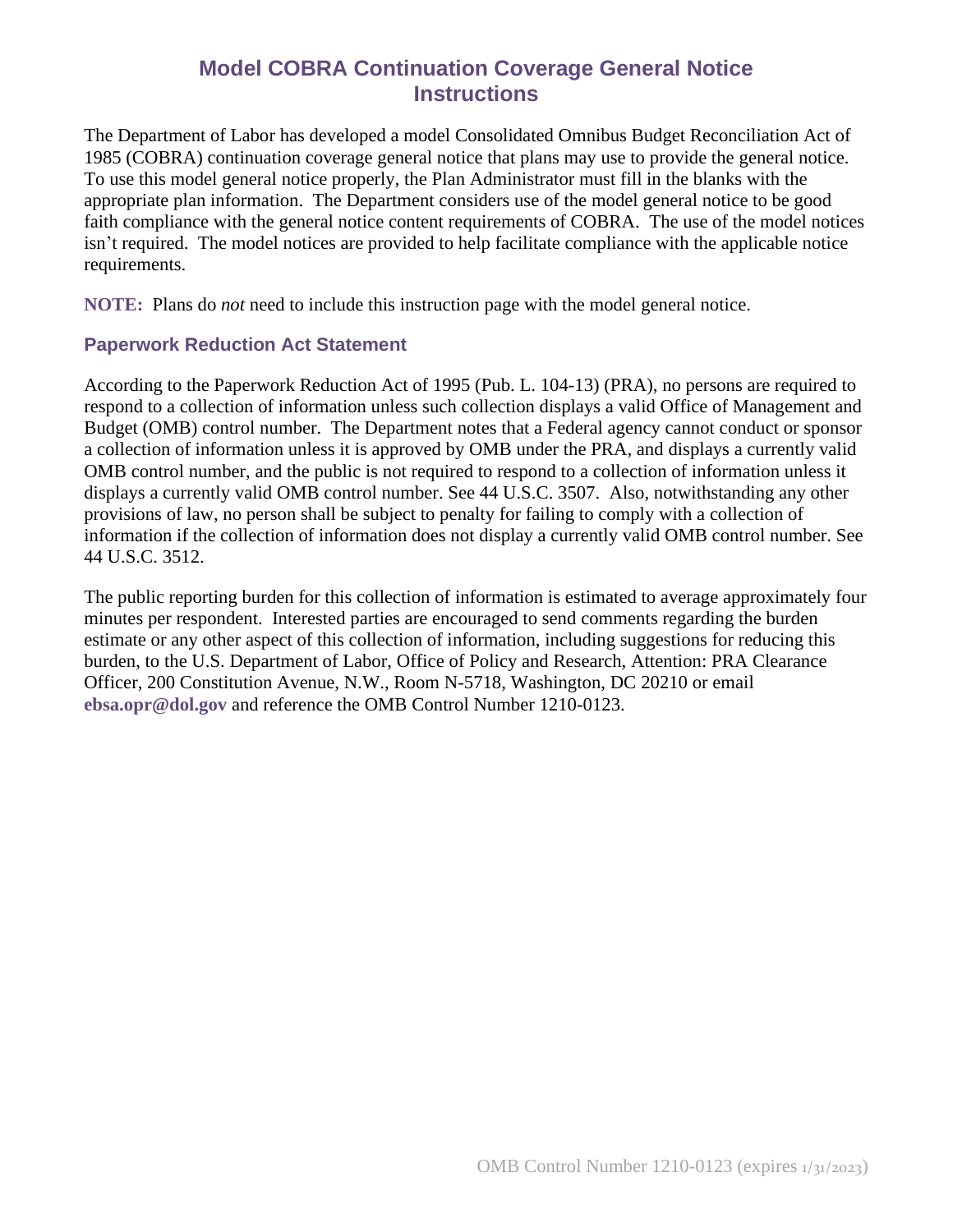# **Model General Notice of COBRA Continuation Coverage Rights (For use by single-employer group health plans)**

### **\*\* Continuation Coverage Rights Under COBRA\*\***

### **Introduction**

You're getting this notice because you recently gained coverage under a group health plan (the Plan). This notice has important information about your right to COBRA continuation coverage, which is a temporary extension of coverage under the Plan. **This notice explains COBRA continuation coverage, when it may become available to you and your family, and what you need to do to protect your right to get it.** When you become eligible for COBRA, you may also become eligible for other coverage options that may cost less than COBRA continuation coverage.

The right to COBRA continuation coverage was created by a federal law, the Consolidated Omnibus Budget Reconciliation Act of 1985 (COBRA). COBRA continuation coverage can become available to you and other members of your family when group health coverage would otherwise end. For more information about your rights and obligations under the Plan and under federal law, you should review the Plan's Summary Plan Description or contact the Plan Administrator.

**You may have other options available to you when you lose group health coverage.** For example, you may be eligible to buy an individual plan through the Health Insurance Marketplace. By enrolling in coverage through the Marketplace, you may qualify for lower costs on your monthly premiums and lower out-of-pocket costs. Additionally, you may qualify for a 30-day special enrollment period for another group health plan for which you are eligible (such as a spouse's plan), even if that plan generally doesn't accept late enrollees.

#### **What is COBRA continuation coverage?**

COBRA continuation coverage is a continuation of Plan coverage when it would otherwise end because of a life event. This is also called a "qualifying event." Specific qualifying events are listed later in this notice. After a qualifying event, COBRA continuation coverage must be offered to each person who is a "qualified beneficiary." You, your spouse, and your dependent children could become qualified beneficiaries if coverage under the Plan is lost because of the qualifying event. Under the Plan, qualified beneficiaries who elect COBRA continuation coverage [*choose and enter appropriate information:* must pay *or* aren't required to pay] for COBRA continuation coverage.

If you're an employee, you'll become a qualified beneficiary if you lose your coverage under the Plan because of the following qualifying events:

- Your hours of employment are reduced, or
- Your employment ends for any reason other than your gross misconduct.

If you're the spouse of an employee, you'll become a qualified beneficiary if you lose your coverage under the Plan because of the following qualifying events:

- Your spouse dies;
- Your spouse's hours of employment are reduced;
- Your spouse's employment ends for any reason other than his or her gross misconduct;
- Your spouse becomes entitled to Medicare benefits (under Part A, Part B, or both); or
- You become divorced or legally separated from your spouse.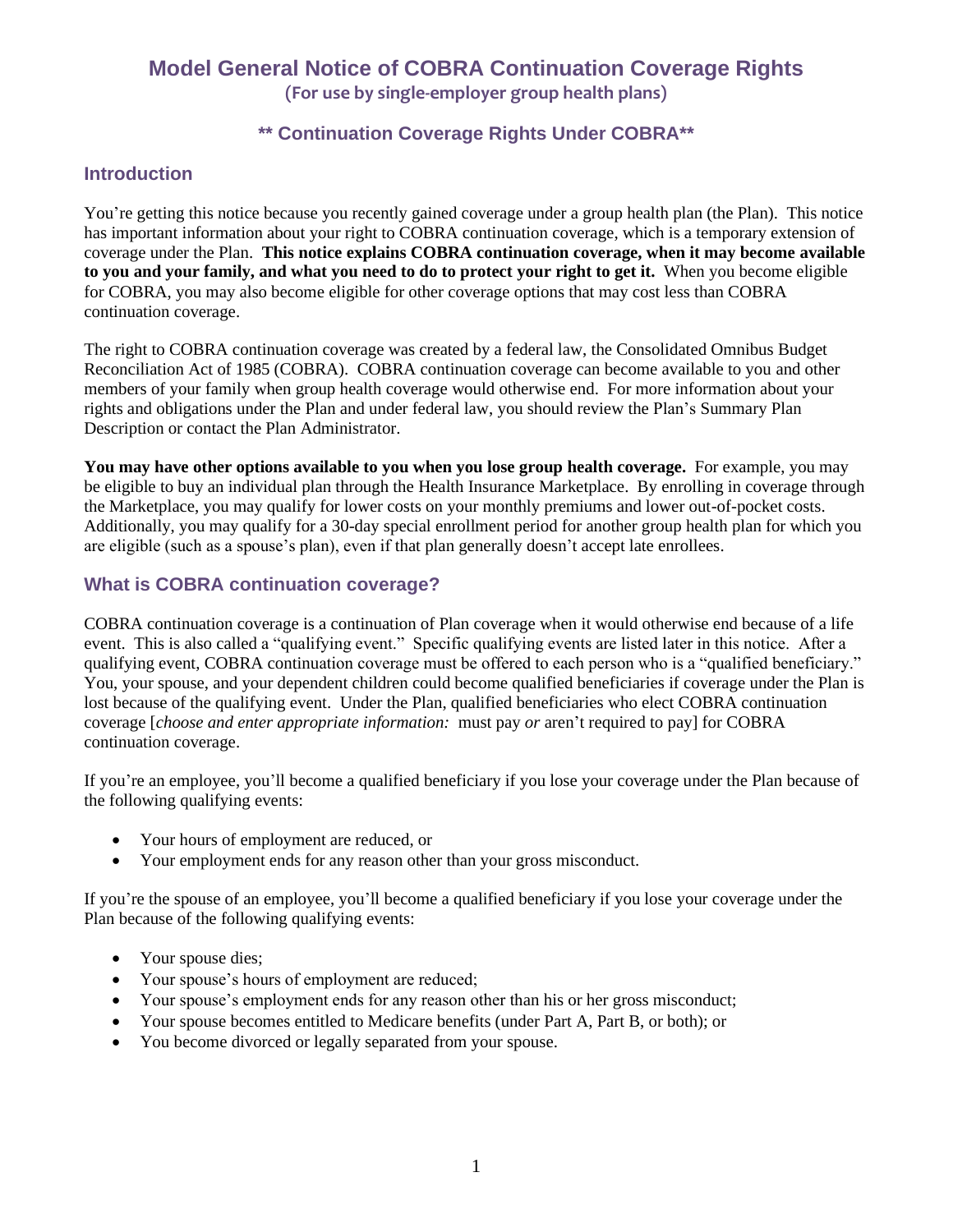Your dependent children will become qualified beneficiaries if they lose coverage under the Plan because of the following qualifying events:

- The parent-employee dies;
- The parent-employee's hours of employment are reduced;
- The parent-employee's employment ends for any reason other than his or her gross misconduct;
- The parent-employee becomes entitled to Medicare benefits (Part A, Part B, or both);
- The parents become divorced or legally separated; or
- The child stops being eligible for coverage under the Plan as a "dependent child."

*[If the Plan provides retiree health coverage, add the following paragraph:]*

Sometimes, filing a proceeding in bankruptcy under title 11 of the United States Code can be a qualifying event. If a proceeding in bankruptcy is filed with respect to [*enter name of employer sponsoring the Plan*], and that bankruptcy results in the loss of coverage of any retired employee covered under the Plan, the retired employee will become a qualified beneficiary. The retired employee's spouse, surviving spouse, and dependent children will also become qualified beneficiaries if bankruptcy results in the loss of their coverage under the Plan.

## **When is COBRA continuation coverage available?**

The Plan will offer COBRA continuation coverage to qualified beneficiaries only after the Plan Administrator has been notified that a qualifying event has occurred. The employer must notify the Plan Administrator of the following qualifying events:

- The end of employment or reduction of hours of employment;
- Death of the employee;
- *[add if Plan provides retiree health coverage:* Commencement of a proceeding in bankruptcy with respect to the employer;]; or
- The employee's becoming entitled to Medicare benefits (under Part A, Part B, or both).

**For all other qualifying events (divorce or legal separation of the employee and spouse or a dependent child's losing eligibility for coverage as a dependent child), you must notify the Plan Administrator within 60 days [***or enter longer period permitted under the terms of the Plan***] after the qualifying event occurs. You must provide this notice to: [***Enter name of appropriate party***].****[***Add description of any additional Plan procedures for this notice, including a description of any required information or documentation.***]**

#### **How is COBRA continuation coverage provided?**

Once the Plan Administrator receives notice that a qualifying event has occurred, COBRA continuation coverage will be offered to each of the qualified beneficiaries. Each qualified beneficiary will have an independent right to elect COBRA continuation coverage. Covered employees may elect COBRA continuation coverage on behalf of their spouses, and parents may elect COBRA continuation coverage on behalf of their children.

COBRA continuation coverage is a temporary continuation of coverage that generally lasts for 18 months due to employment termination or reduction of hours of work. Certain qualifying events, or a second qualifying event during the initial period of coverage, may permit a beneficiary to receive a maximum of 36 months of coverage.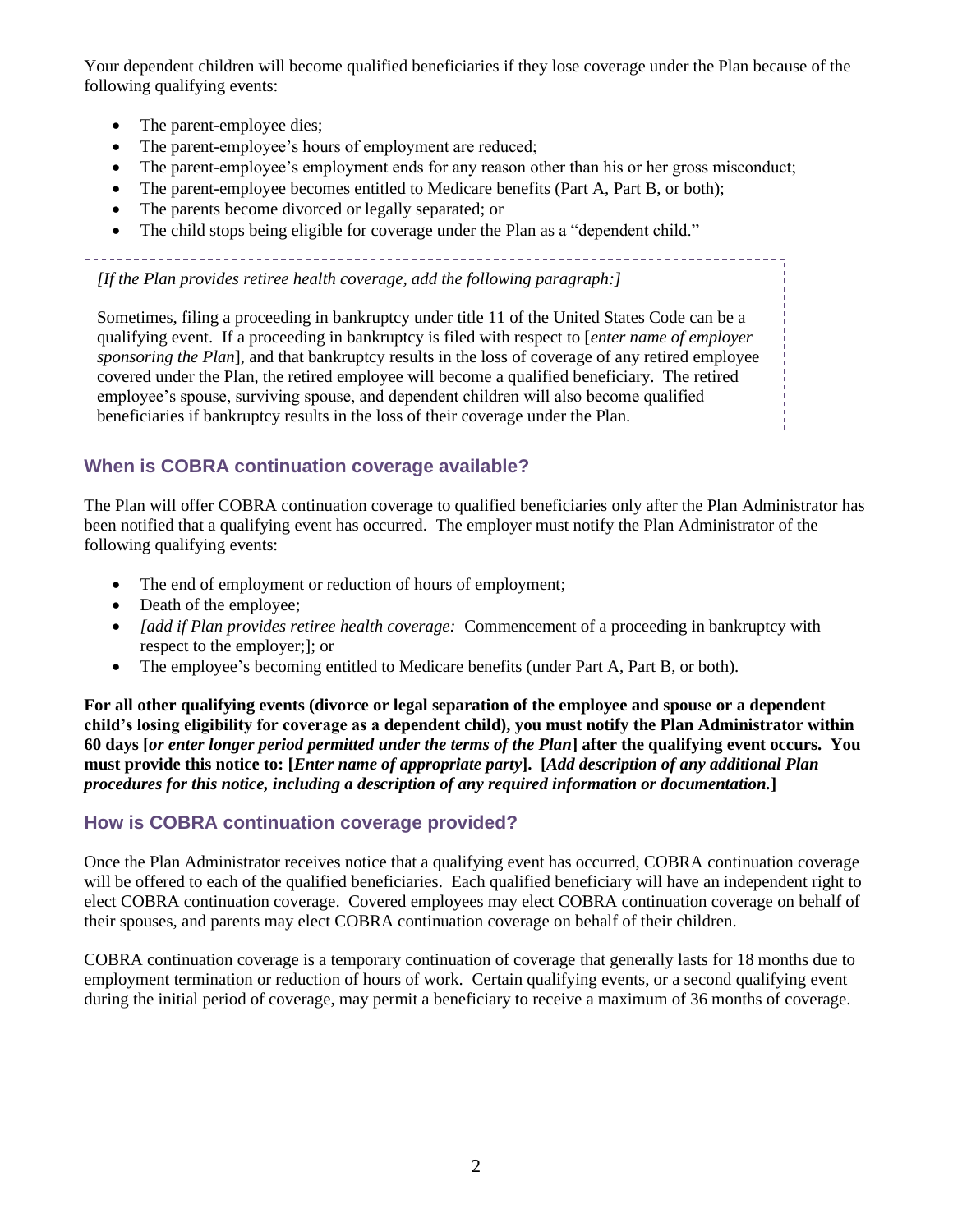There are also ways in which this 18-month period of COBRA continuation coverage can be extended:

#### *Disability extension of 18-month period of COBRA continuation coverage*

If you or anyone in your family covered under the Plan is determined by Social Security to be disabled and you notify the Plan Administrator in a timely fashion, you and your entire family may be entitled to get up to an additional 11 months of COBRA continuation coverage, for a maximum of 29 months. The disability would have to have started at some time before the 60th day of COBRA continuation coverage and must last at least until the end of the 18-month period of COBRA continuation coverage. [*Add description of any additional Plan procedures for this notice, including a description of any required information or documentation, the name of the appropriate party to whom notice must be sent, and the time period for giving notice.*]

#### *Second qualifying event extension of 18-month period of continuation coverage*

If your family experiences another qualifying event during the 18 months of COBRA continuation coverage, the spouse and dependent children in your family can get up to 18 additional months of COBRA continuation coverage, for a maximum of 36 months, if the Plan is properly notified about the second qualifying event. This extension may be available to the spouse and any dependent children getting COBRA continuation coverage if the employee or former employee dies; becomes entitled to Medicare benefits (under Part A, Part B, or both); gets divorced or legally separated; or if the dependent child stops being eligible under the Plan as a dependent child. This extension is only available if the second qualifying event would have caused the spouse or dependent child to lose coverage under the Plan had the first qualifying event not occurred.

## **Are there other coverage options besides COBRA Continuation Coverage?**

Yes. Instead of enrolling in COBRA continuation coverage, there may be other coverage options for you and your family through the Health Insurance Marketplace, Medicare, Medicaid[, Children's Health Insurance](https://www.healthcare.gov/are-my-children-eligible-for-chip)  [Program \(CHIP\),](https://www.healthcare.gov/are-my-children-eligible-for-chip) or other group health plan coverage options (such as a spouse's plan) through what is called a "special enrollment period." Some of these options may cost less than COBRA continuation coverage. You can learn more about many of these options at **[www.healthcare.gov](https://www.dol.gov/ebsa/www.healthcare.gov)**.

## **Can I enroll in Medicare instead of COBRA continuation coverage after my group health plan coverage ends?**

In general, if you don't enroll in Medicare Part A or B when you are first eligible because you are still employed, after the Medicare initial enrollment period, you have an 8-month special enrollment period<sup>1</sup> to sign up for Medicare Part A or B, beginning on the earlier of

- The month after your employment ends; or
- The month after group health plan coverage based on current employment ends.

If you don't enroll in Medicare and elect COBRA continuation coverage instead, you may have to pay a Part B late enrollment penalty and you may have a gap in coverage if you decide you want Part B later. If you elect COBRA continuation coverage and later enroll in Medicare Part A or B before the COBRA continuation coverage ends, the Plan may terminate your continuation coverage. However, if Medicare Part A or B is effective on or before the date of the COBRA election, COBRA coverage may not be discontinued on account of Medicare entitlement, even if you enroll in the other part of Medicare after the date of the election of COBRA coverage.

If you are enrolled in both COBRA continuation coverage and Medicare, Medicare will generally pay first (primary payer) and COBRA continuation coverage will pay second. Certain plans may pay as if secondary to Medicare, even if you are not enrolled in Medicare.

For more information visit [https://www.medicare.gov/medicare-and-you.](https://www.medicare.gov/medicare-and-you)

<sup>1</sup> [https://www.medicare.gov/sign-up-change-plans/how-do-i-get-parts-a-b/part-a-part-b-sign-up-periods.](https://www.medicare.gov/sign-up-change-plans/how-do-i-get-parts-a-b/part-a-part-b-sign-up-periods)